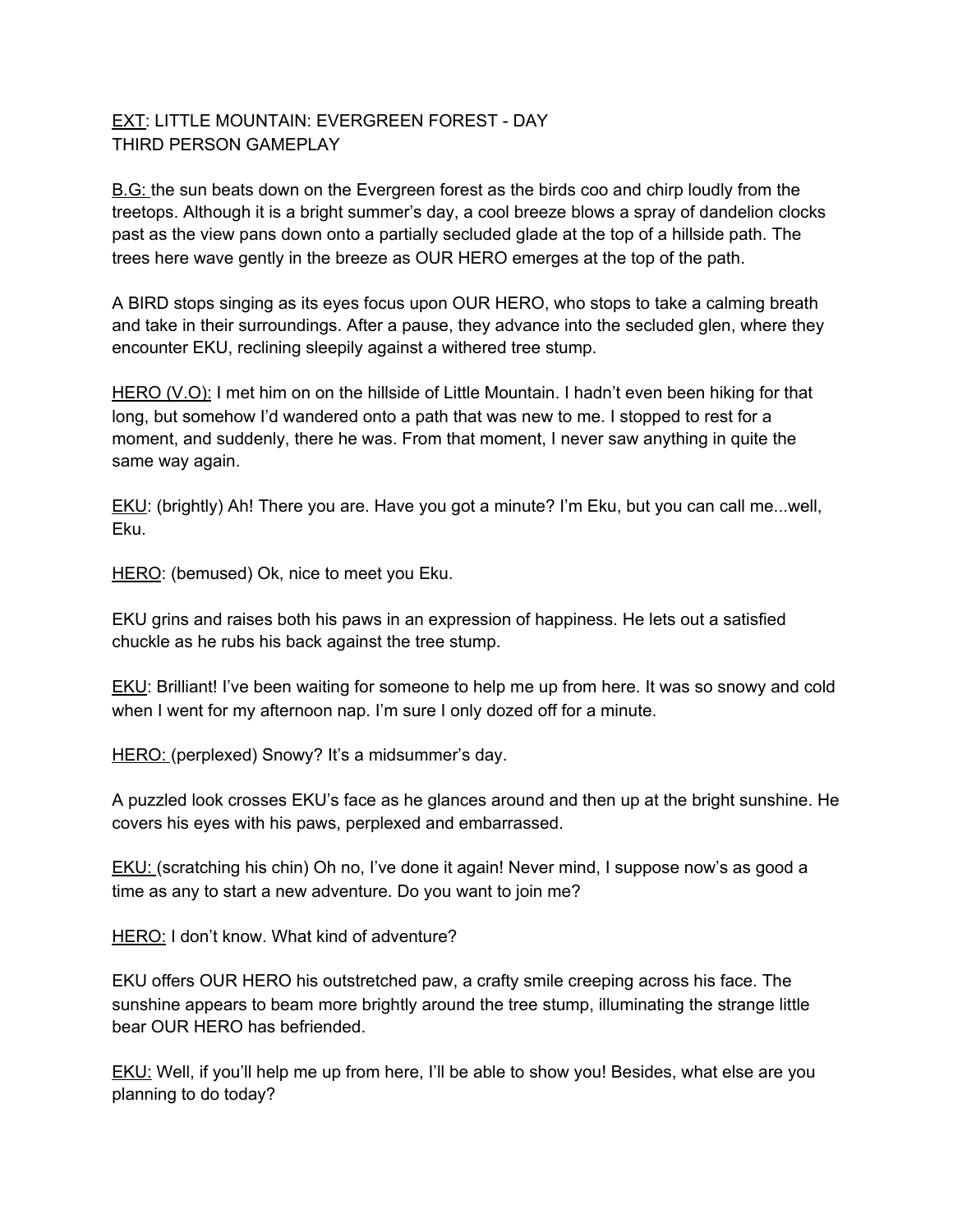OUR HERO looks around, examining the emptiness of the secluded glade. After a pause, they take EKU's paw in their hand and pull him up and onto his feet. EKU does a long, loud stretch and then settles his weight down onto all fours with a grunt of satisfaction.

HERO (V.O): He was right, I didn't have a plan. Other than stretching my legs and getting some air, I hadn't planned any further ahead than my next meal. Maybe I should've done. In any case, it was too late. Eku had me interested, and so, our time together was set in motion.

HERO: (grinning) Feeling better?

EKU shakes his fur and grunts noisily as if he were a soaked dog trying to dry off. OUR HERO laughs, before moving to stand beside the bear at the wooded outskirts of the Evergreen Forest.

HERO: I'll take that as a yes. So, is this where we should begin? The forest?

The birds begin to chirp even more noisily as EKU looks up at OUR HERO, before nodding his head in silent confirmation.

**EKU:** (wistfully) This is where everything begins. Where everything ends too. The place of all connection. I stepped outside it for a moment to rest and gather my strength. Little did I know I'd been absent for so long.

HERO: Don't worry Eku. I'm sure everything will be just the way you left it. So, tell me more about this adventure of yours.

EKU: Tell you, no. Show you...that's something I can do. Are you ready? You might not be able to return to this place for some time.

HERO: Sounds a bit dramatic. I've got a compass and a map, you know.

A moment of silence hangs in the air before EKU throws his head back to roar with laughter. The sky begins to turn pink as the sun sinks slowly down into the mountains ahead of them

EKU: (chuckling) Well then, you'll be able to find your way around in no time, won't you? Come on Mapreader, let's get going before the sun sleeps.

HERO: (confused) Fine, let's go. I didn't realise it had got so late...

**EKU:** There's a lot of things you don't yet realise, my new friend. Come, follow me. Stay close to my side. Compass or not, there are things in this world that can lead you astray.

OUR HERO gazes towards the horizon, unsure what to make of this sudden setting of the midday sunshine.